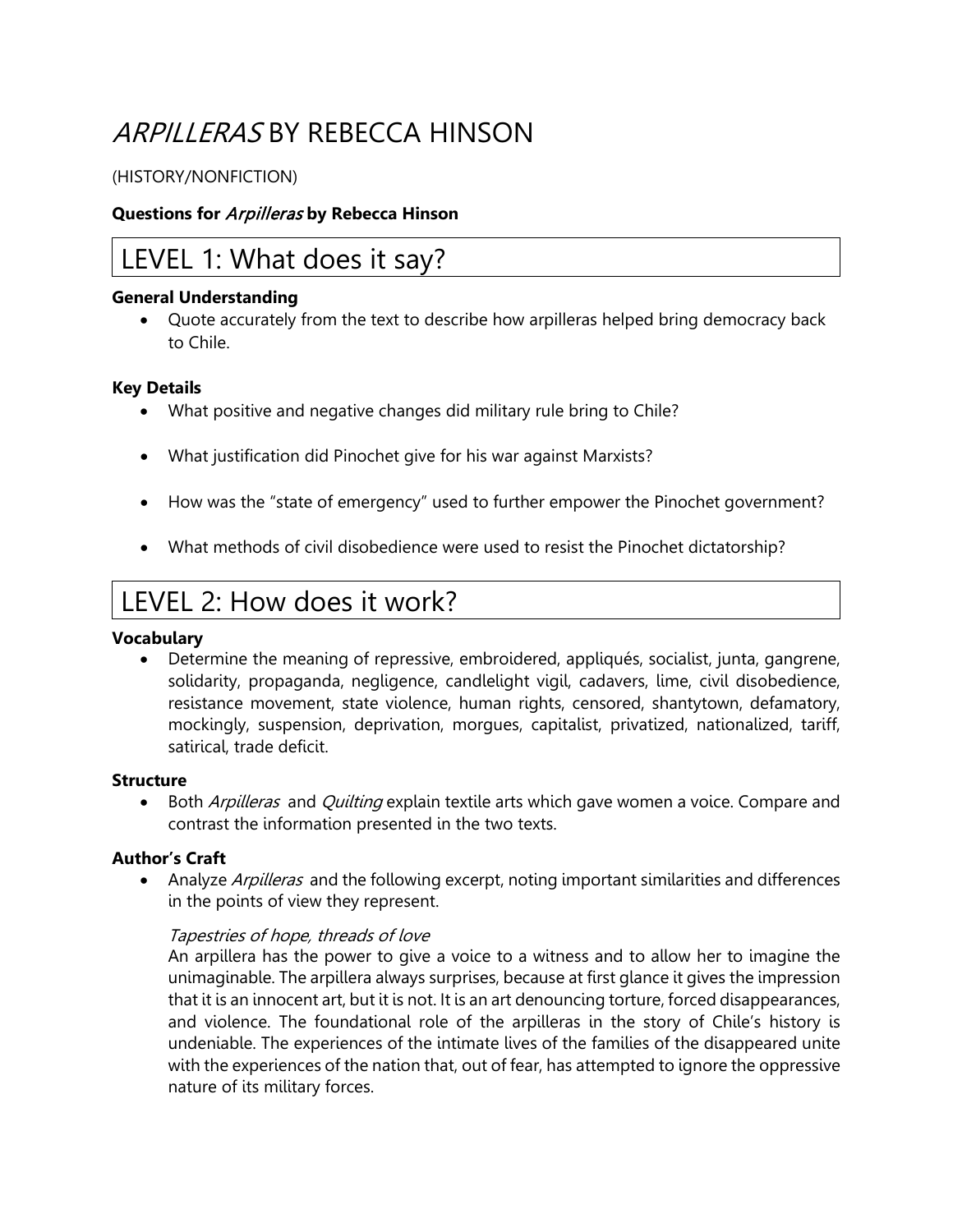# LEVEL 3: What does it mean?

#### **Author's Purpose**

• What evidence supports the author's assertion (below)? "Stitched bits of cloth bore witness to the people's suffering and struggle against the regime's reign of terror."

#### **Intertextual Connections**

• Draw on information from the following texts to explain how German and Chilean soldiers were trained to kill their compatriots.

#### **A Nation of Enemies**

How did a civilized nation produce an underworld of spies and sadists? How did a military establishment steeped in traditions of honor and law lend itself to a secret terror campaign? Hitler's Germany had shown that members of a sophisticated Western society, sufficiently indoctrinated to dehumanize and hate, could relish barbarous acts. . . But in Pinochet's Chile the secret police represented the psychotic edge of a society whose democratic values had collapsed. Like the thugs of Fatherland and Liberty, they acted out the rage and fear that had festered inside thousands of citizens as the Marxist left gained power. Once initiated into the secret police netherworld, they were bound by the mystique of an anticommunist brotherhood. And once their hands were dirtied, complicity enmeshed them in a system of state terror.

In practice, the Chilean gestapo had already established an efficient clandestine service. . . Contreras selected several hundred men from all branches of the armed services. . . where he offered them a "privileged place" in a crusade aimed at the "total extermination of Marxism."

There was no letup in the campaign of "psychological warfare" aimed at keeping the armed forces alert to the Marxist threat. . . .officers were subjected to "an intense and penetrating fog" of propaganda.

The largest chink in Pinochet's claim to legitimacy and popular support was the regime's poor human rights record, yet he flatly refused to acknowledge the problem. Indeed, he was vehemently unrepentant about political repression, arguing that a vigorous hand" was needed to defend the nation against Marxist wiles, "If you have gangrene in an arm, you have to cut it off, right?" he demanded.

#### **History.com**

Through the 1920s, Hitler gave speech after speech in which he stated that unemployment, rampant inflation, hunger and economic stagnation in postwar Germany would continue until there was a total revolution in German life. Most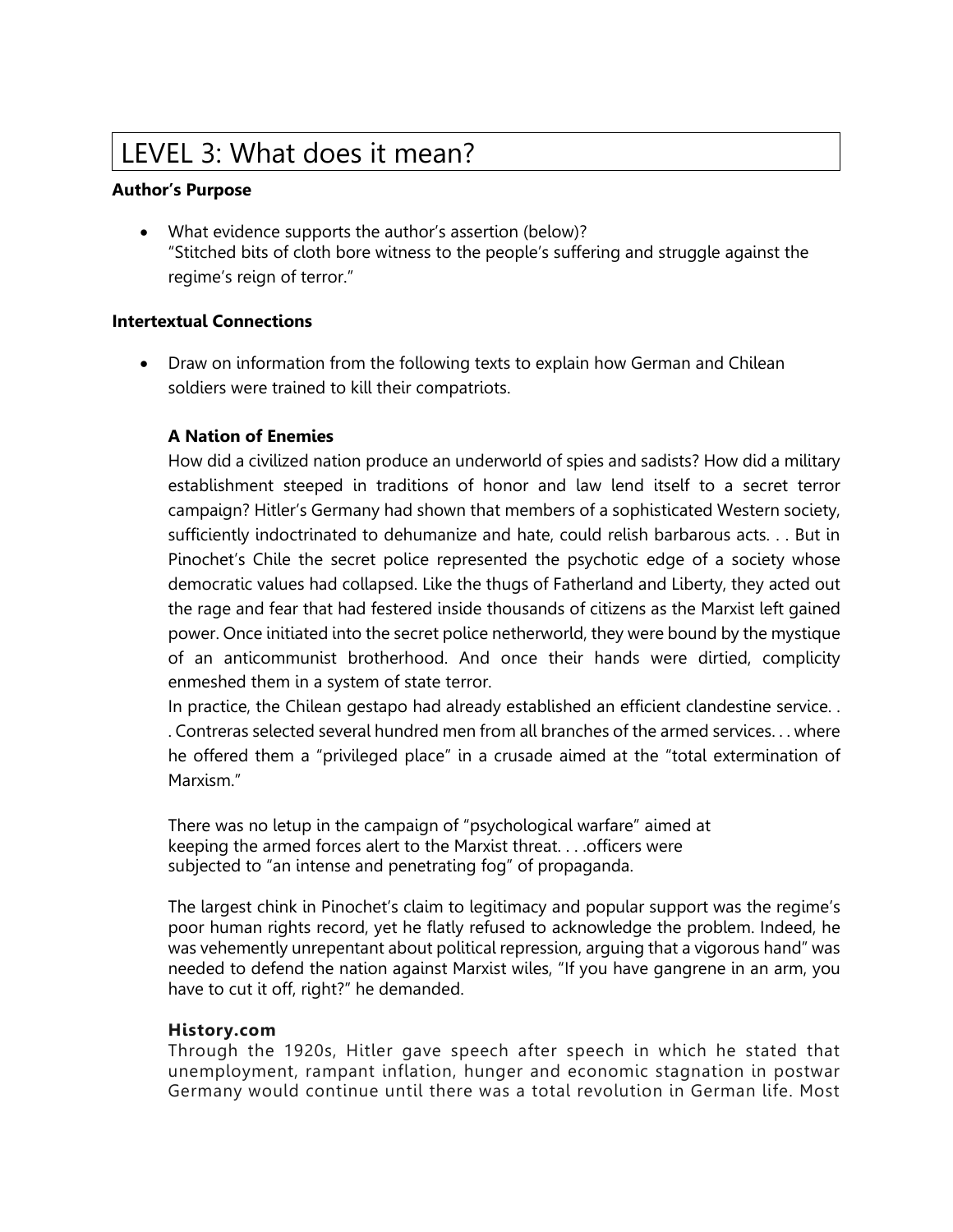problems could be solved, he explained, if communists and Jews were driven from the nation. His fiery speeches swelled the ranks of the Nazi Party, especially among young, economically disadvantaged Germans.

#### **United States Holocaust Memorial Museum**

Following the Nazi seizure of power in 1933, Hitler established a Reich Ministry of Public Enlightenment and Propaganda headed by Joseph Goebbels. . . Germans were reminded of the struggle against foreign enemies and Jewish subversion. During periods preceding legislation or executive measures against Jews, propaganda campaigns created an atmosphere tolerant of violence against Jews. . .Propaganda also encouraged passivity and acceptance of the impending measures against Jews, as these appeared to depict the Nazi government as stepping in and "restoring order."

#### **The Indoctrination of the Wehrmacht**

German soldiers regularly cooperated with organizations like the SS in the abuse and murder of countless individuals during the Second World War. . . a key factor in the criminalization of the Wehrmacht was the intense political indoctrination imposed on its members. At the instigation of senior leadership, many ordinary German soldiers and officers became ideological warriors who viewed their enemies in racial and political terms—a project that was but one piece of the broader effort to socialize young men during the Nazi era.

### LEVEL 4: What does it inspire you to do?

#### **Opinion with Evidence or Argument**

• The United States Department of Justice has rejected requests for extradition of Pedro Pablo Barrientos Nuñez to face criminal murder charges in Chile. Integrate information from the following links to write or speak knowledgably about this issue.

NYTimes-Víctor Jara <https://www.nytimes.com/2018/11/18/us/victor-jara.html>

#### Extradition:

[https://www.reuters.com/article/us-chile-rights-jara/extradite-accused-killer-of-chilean](https://www.reuters.com/article/us-chile-rights-jara/extradite-accused-killer-of-chilean-%09singer-victor-jara-daughter-pleads-idUSKBN1KA2MG)[singer-victor-jara-daughter-pleads-idUSKBN1KA2MG](https://www.reuters.com/article/us-chile-rights-jara/extradite-accused-killer-of-chilean-%09singer-victor-jara-daughter-pleads-idUSKBN1KA2MG)

Pedro Pablo Barrientos Nuñez

[https://www.theguardian.com/world/2016/jun/27/victor-jara-pedro-pablo-barrientos](https://www.theguardian.com/world/2016/jun/27/victor-jara-pedro-pablo-barrientos-%09nunez-killing-chile)[nunez-killing-chile](https://www.theguardian.com/world/2016/jun/27/victor-jara-pedro-pablo-barrientos-%09nunez-killing-chile)

#### **Sources**

Marjorie Agosín, Tapestries of hope, threads of love Pamela Constable & Arturo Valenzuela, A Nation of Enemies Rebecca Hinson, Quilting